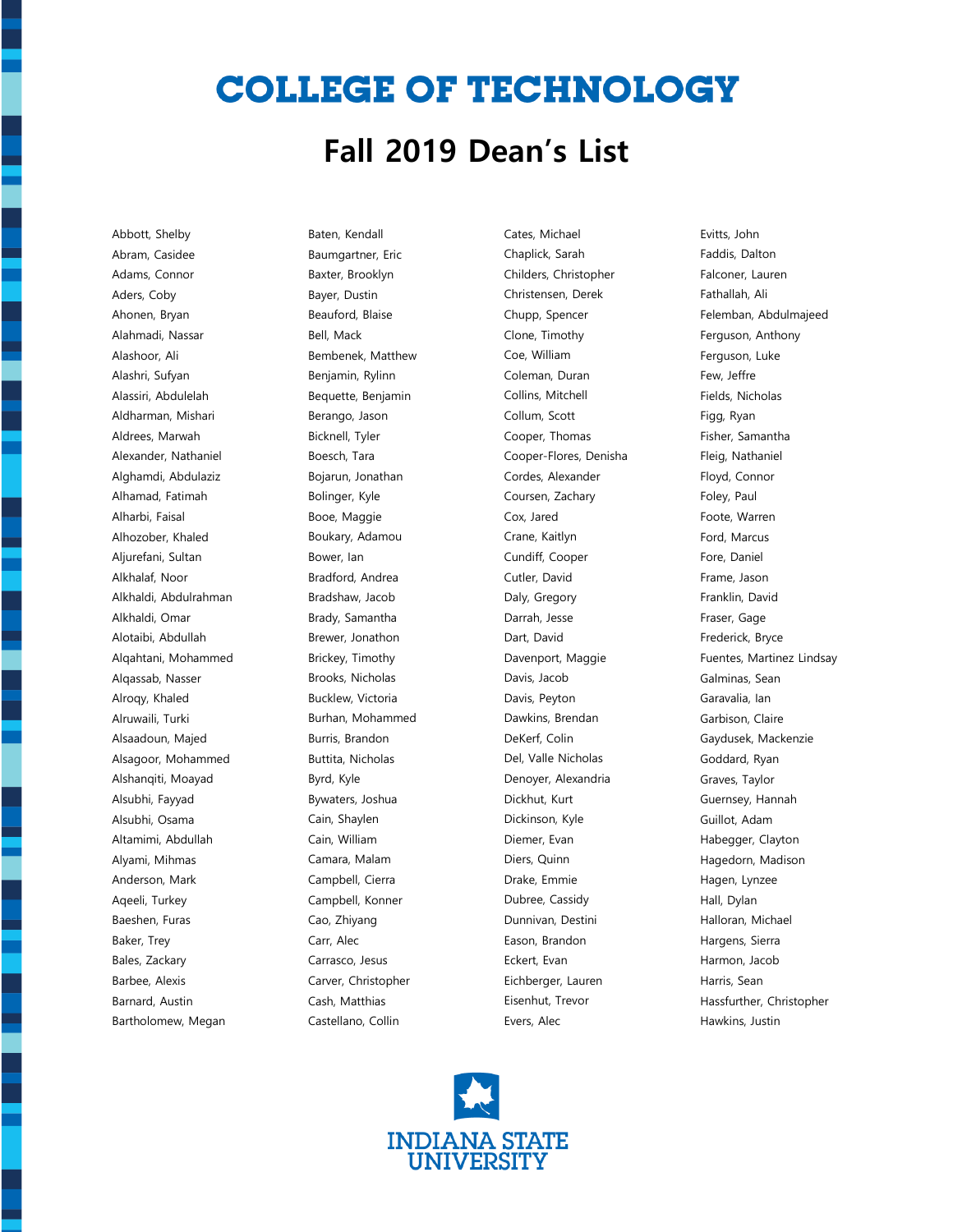# **COLLEGE OF TECHNOLOGY**

#### **Fall 2019 Dean's List**

Haynes, Schuyler Haza, Nathan Hazelman, Macey Healy, Barbara Heidbreder, Heather Heidenreich, Douglas Hellard, David Helton, Seth Henning, Patrick Henry, Dakota Hessong, Kenneth Higgs, Erika Hilgediek, Nicholas Hill, Jacob Hill, Jourdan Hilliard, Karen Holsapple, Whitney Holzhausen, Jade Hopper, Justin Howard, James Humphries, Paul Hurford, Spencer Hurtado, Andres Hutchinson, Nicholas Hutchinson, Samuel Jackson, Lucencee Jackson, Thomas Jacobs, Kendall Jacobs, Madison Jefson, Lyle Jenkins, Steven Jobbe, Nicholas Jochem, Molly John, Gavin Johnson, Kenzie Jones, Kaitlyn Joy, Branch Kaiser, William Kay, Rebecca Kehrt, Braden

Keimig, Jack Keller, Dylan Kerber, Kohler Khan, Mohammed Khawaji, Ahmad Khera, Jasanbir Kibler, Kole Kiesel, Alexis Kiger, Nathan Kim, Jun Young Kippenbrock, Emily Kippenbrock, Isabelle Kirby, Kari Kluender, David Klug, Zachary Klunk, Alexander Knight, Benjamin Kosha, Kyle Kratky, Benjamin Kumpf, Kade LaFayette, Kendall Lado, Juan Lafayette, Brady Lambert, Dennis Landsman, Alex Large, Oliver Lawless, John Lawlor, Walter Lawrence, Cara Leburg, Steven Lennox, Ryan Lichtenberger, Gregory Light, Joseph Litherland, Clarissa Lkhider, Mohamed Yassine Maas, Daniel Mager, Angela Malchiodi, Amanda Maples, Victoria Marshall, Corbin

Marvel-Groppenbacher, Dylan Mascreen, Rony Mason, Colleen Matthews, Hannah Mbaku, Elie McKee, Jalyn McMullen, Austin McMullen, Sean McPherron, Cassandra McWhorter, Wyatt Mehringer, Kendra Memmer, Joseph Mershon, Casey Mersman, Brooke Messick, Cory Metallic, Luke Millard, Nathan Miller, Casey Miller, Rachel Milner, Michael Minor, LeAndrea Morgan-Elliott, Maxwell Morin, Nora Mosier, Austin Mourey, Noah Moyao, Kristina Mudhir, Abdulrahman Muehl, Abigail Mueller, Jonathan Natt, Charles Nelson, Hayden Nelson, Kasia Nemeth, Logan Ness, Victoria Nichols, Naomi Noer, Alexandra Nogoda, Alec Nolan, Levi Novack, Chanel Oatts, Navin

Odubanjo, Kolawole Oetjen, Vance Ohene-Mawusi, Elinam Orbin, Jacob Orth, Katelyn Paluczak, Stephanie Parr, Cameron Paul, Sean Payne, Allison Pecor, Lucas Peele, Evan Pennell, Mindy Pittman, Ian Plunkett, Joshua Pohl, Matthew Pommier, Justis Powell, Dylan Prado, Miguel Price, Jennifer Price, Nathan Prosch, Thomas Pruitt, Joshua Pursch, Noah Purtee, Quinn Radcliff, Ethan Rafford, Christopher Rafidison, Anjara Ragle, Trevor Ramirez, Jazmin Ramsey, William Rankin, Dalton Raymann, Bailey Reason, Rebecca Reed, Evelyn Reed, Mark Reedy, Taylen Rhoads, Billy Ripperdan, Jordan Rivelli, Jacob Roach, Collin